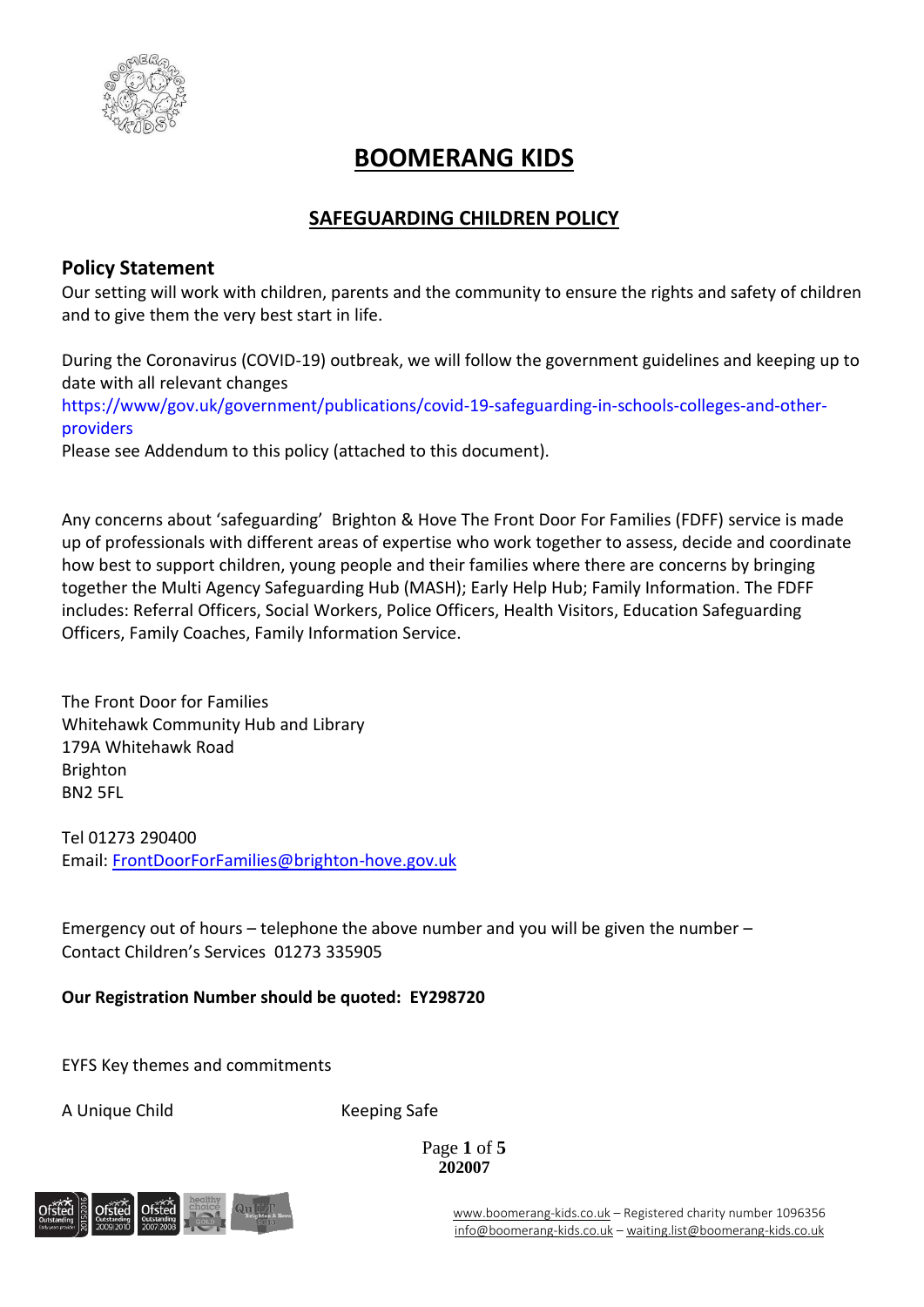

| Positive Relationships       | Respecting each other<br>Parents as partners |  |
|------------------------------|----------------------------------------------|--|
| <b>Enabling Environments</b> | The wider context                            |  |
| Learning and Development     | Personal, social and emotional development   |  |

#### **PROCEDURES**

**NB:** If we receive a phone call from the Duty Assessment Team, to ensure that this is not a hoax call, a message is to be taken only, (do not give any information). **WE MUST TELEPHONE THEM BACK FIRST – call main number to verify**

Key commitment 1

Boomerang Kids is committed to building a 'culture of safety' in which children are protected from abuse and harm in all areas.

Staff and Volunteers

- Our designated person is Helen Hicks who co-ordinates child protection issues.
- We ensure all staff and parents are made aware of our safeguarding policies and procedures.
- We provide adequate and appropriate staffing resources to meet the needs of children.
- Applicants for posts within the setting are clearly informed that the positions are exempt from the Rehabilitation of Offenders Act 1974.
- Candidates are informed of the need to carry out 'enhanced disclosure' checks with the Disclosure and Barring Service (DBS) before posts can be confirmed.
- Where applications are rejected because of information that has been disclosed, applicants have the right to know and to challenge incorrect information.
- We abide by Ofsted requirements in respect of references and DBS checks for staff and volunteers, to ensure that no disqualified person or unsuitable person works at the setting or has access to the children. This includes a provider or a nursery worker living in a household with a person that is disqualified.
- Statutory Framework for the Early Years Foundation Stage, 3.9 states:
	- $\circ$  Providers must ensure that people looking after children are suitable to fulfil the requirements of their roles. Providers must have effective systems in place to ensure that practitioners and any other person who is likely to have regular contact with children (including those living or working on the premises) are suitable.
- Volunteers do not work unsupervised.
- We abide by the Protection of Vulnerable Groups Act requirements in respect of any person who is dismissed from our employment, or resigns in circumstances that would otherwise have lead to dismissal for reasons of child protection concern.



Page **2** of **5 202007**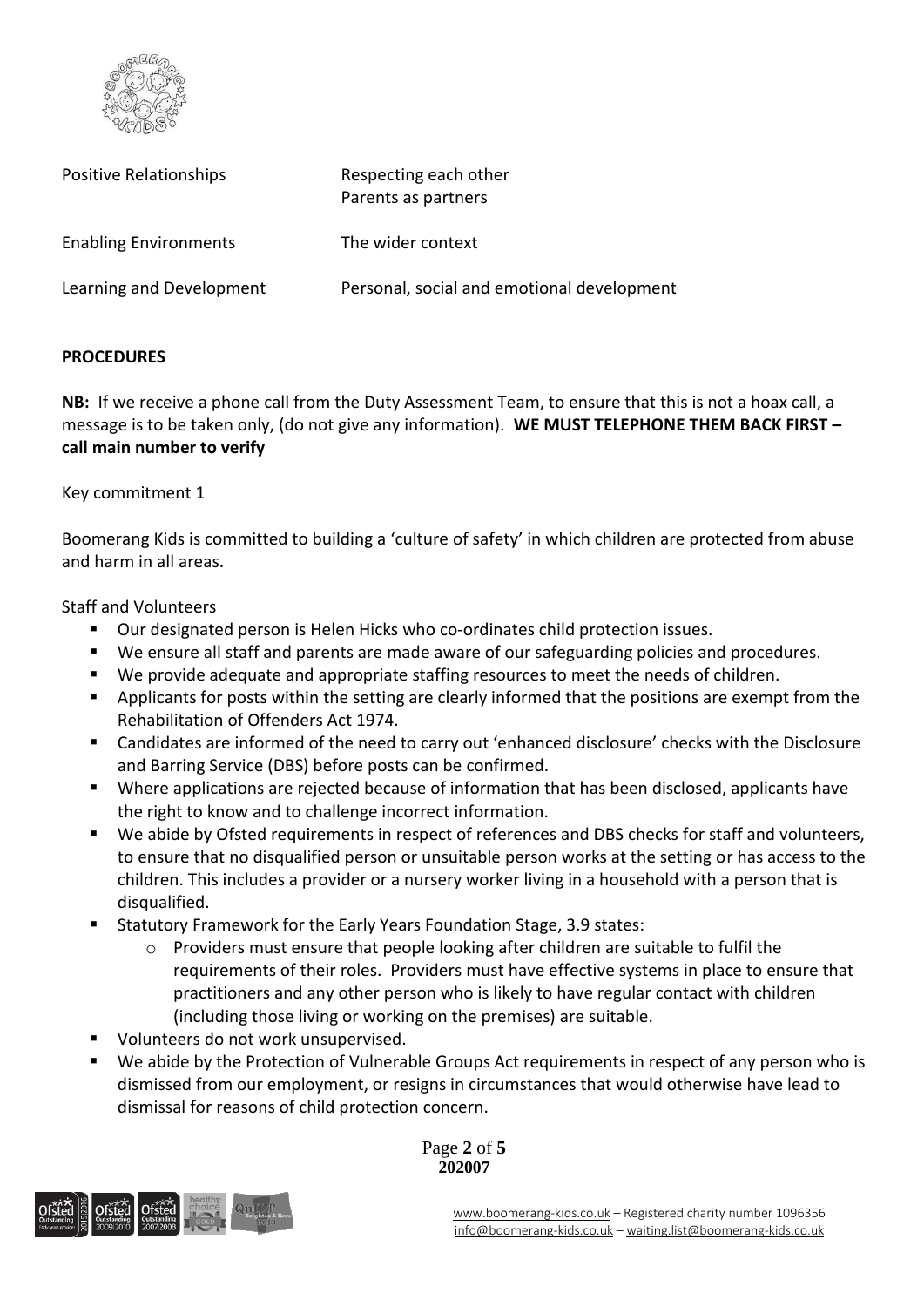

- We have procedures for recording the details of visitors to the setting.
- We take security steps to ensure that we have control over who comes into the setting so that no unauthorised person has unsupervised access to the children. Door enter code is changed when a staff member leaves employment. The code is not given to students or staff who Boomerang Kids have not received a clear DBS check through.

#### Key commitment 2

Boomerang Kids is committed to responding promptly and appropriately to all incidents or concerns of abuse that may occur and to work with statutory agencies in accordance with the procedures that are set down in 'What to do if you're worried a child is being abused' (HMG 2006).

Responding to suspicions of abuse

- We acknowledge that abuse of children can take different forms physical, emotional, and sexual, as well as neglect.
- When children are suffering from physical, sexual or emotional abuse, or may be experiencing neglect, this may be demonstrated through the things they say (direct or indirect disclosure) or through changes in their appearance, their behaviour, or their play.
- Where such evidence is apparent, the child's key person makes a dated record of the details of the concern and discussed what to do with the setting leader or manage who is acting as the 'designated person'. The information is stored on the child's personal file.
- We would refer concerns to Mary Slater Designated Person. The Designated Person is responsible for liaison with local statutory children's services agencies, and linking up with the LSCB. The lead practitioner should provide support, advice and guidance to other staff on an ongoing basis and in particular if any safeguarding issues arise.

**NB In some cases this may mean the police or another agency identified by the Local Safeguarding Children's Board. We also have regard to The Prevent duty 2015 – The Prevent duty aims to stop people becoming terrorists or supporting terrorism and to keep children safe from associated dangers – please refer to our Preventing Extremism and Radicalisation Policy.**

- We take care not to influence the outcome either through the way we speak to children or by asking questions of children.
- We use the detailed procedures and reporting format from the Brighton & Hove Local Safeguarding Partners, when making a referral to children's social care or other appropriate agencies.

Recording suspicions of abuse and disclosures

Where a child makes comments to a member of staff that gives cause for concern (disclosure), observes signs or signals that gives cause for concern, such as significant changes in behaviour; deterioration in



Page **3** of **5 202007**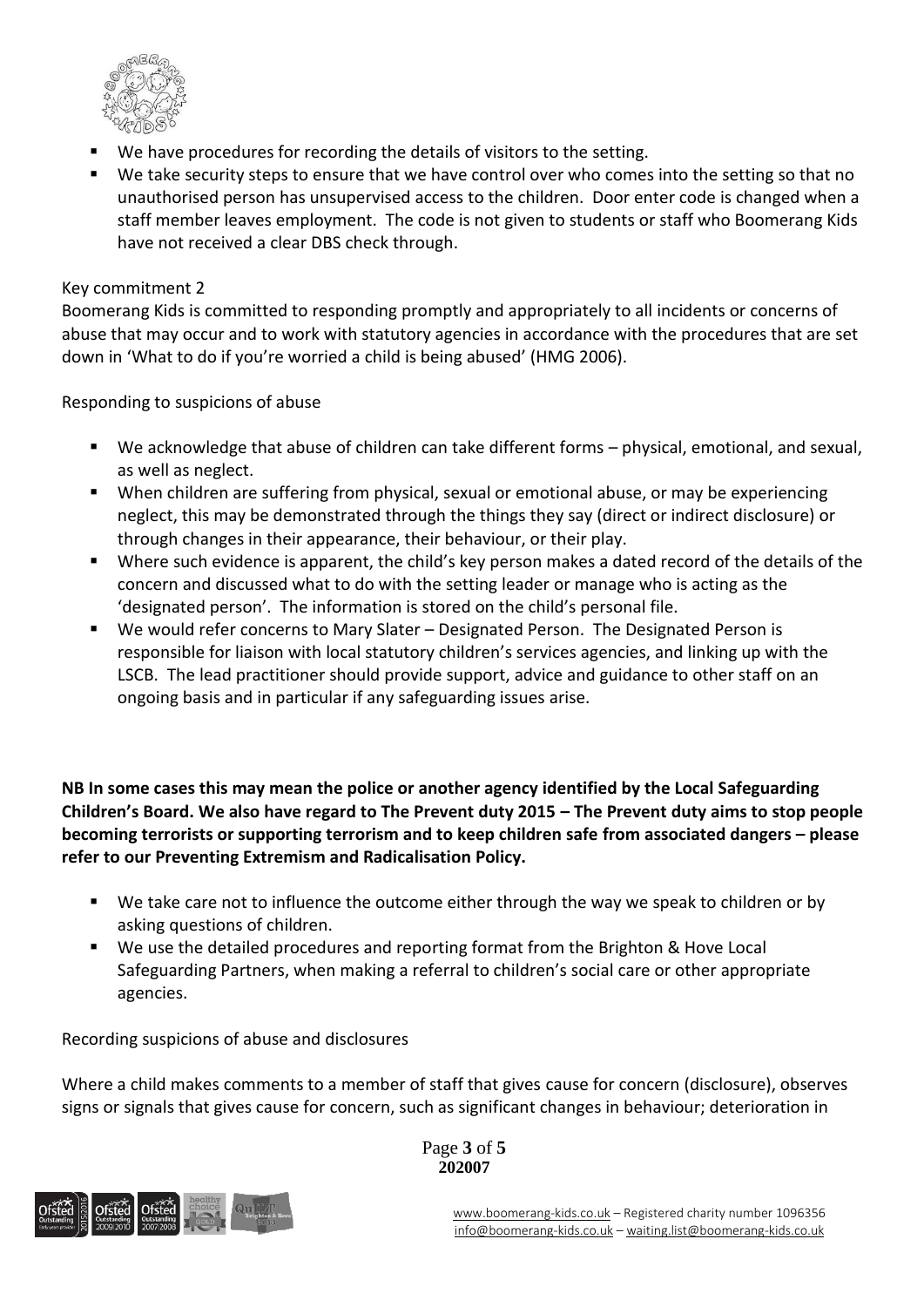

general well-being; unexplained bruising, marks or signs of possible abuse or neglect that member of staff:

- Listens to the child, offers reassurance gives assurance that she or he will take action;
- Does not question the child;
- Makes a written record that forms an objective record of the observation or disclosure that includes:
	- The date and time of the observation or the disclosure;
	- the exact words spoken by the child as far as possible;
	- the name of the person to whom the concern was reported, with date and time; and
	- the names of any other person present at the time.

These records are signed and dated and kept in the child's personal file, which is kept securely and confidentially.

## **Making a referral to the local authority social care team**

- Telephone the FDFF on 01273 290400, Advice will be given or fill out the Online Referral Form.
- We keep a copy of this document and follow the detailed guidelines given.
- **E** All members of staff are familiar with the procedures for recording and reporting of Suspected Abuse and the Disclosure of Abuse. **Please see Procedures**.

### **Informing parents**

Parents are normally the first point of contact.

If a suspicion of abuse is recorded, parents are informed at the same time as the report is made, except where the guidance of the Local Safeguarding Children Board (BHSCP – Brighton & Hove Safeguarding Children Partnership) does not allow this.

When this would be considered to put the child at significant risk.

This will usually be the case where the parent is the likely abuser. In these cases the investigating officers will inform parents.

### **Liaison with other agencies**

We work within the Local Safeguarding Children Board guidelines (BHSCP).

- All staff are familiar with what to do if they have concerns.
- We have procedures for contacting the local authority on child protection issues, including maintaining a list of names, addresses and telephone numbers of social workers, to ensure that it is easy, in any emergency, for the setting and social services to work well together.
- We notify the registration authority (Ofsted) of any incident or accident and any changes in our arrangements, which may affect the wellbeing of children. **Ofsted Tel 0300 123 1231**
- Contact details for the local National Society for the Prevention of Cruelty to Children (NSPCC) are also kept.



Page **4** of **5 202007**